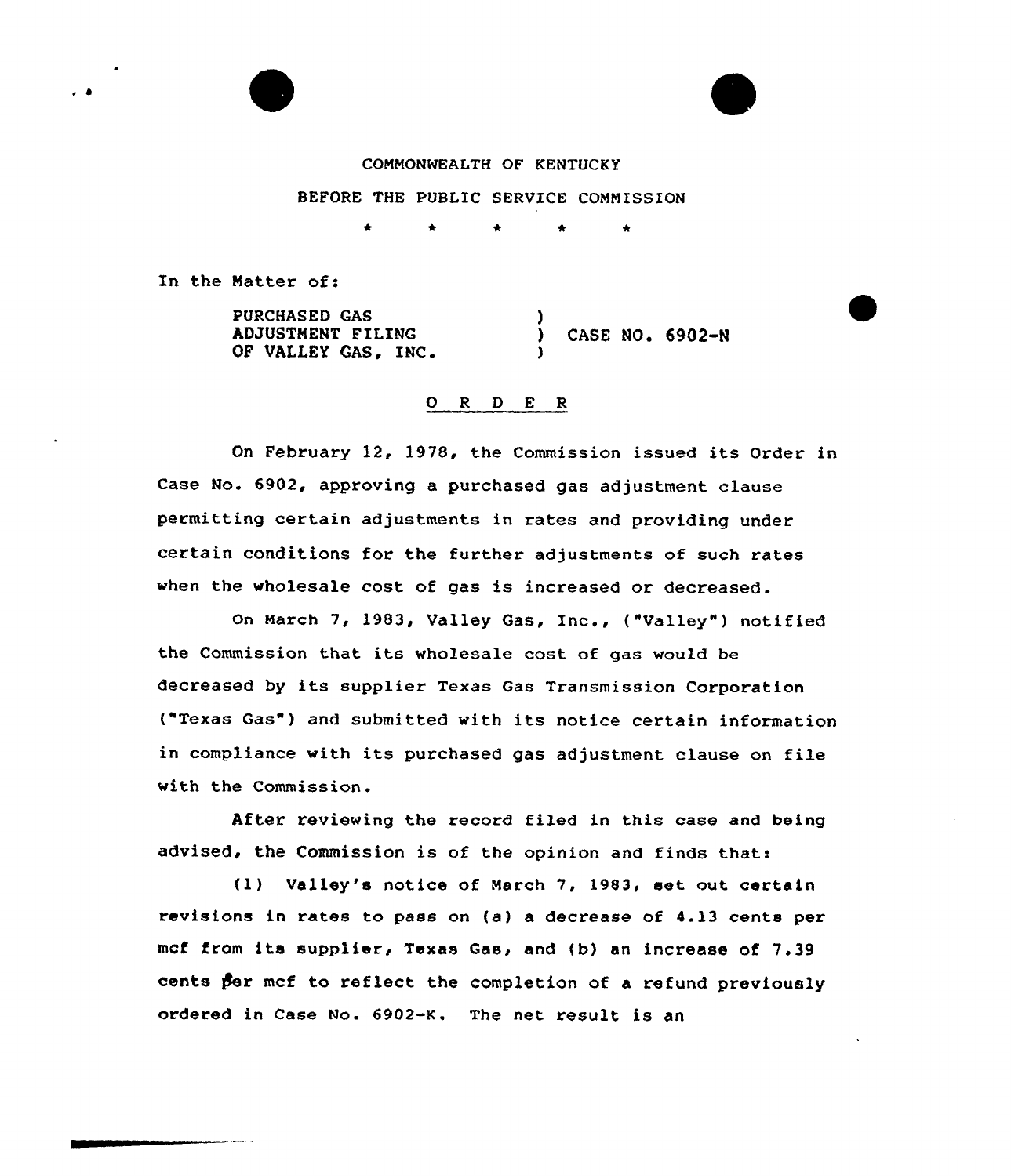increase in Valley's retail rates in the annual amount of \$ 1,962 or 3.26 cents per mcf.

(2) Valley's notice of Narch 7, 19S3, does not provide the Commission with the 20-day notice as required by statute. Therefore, the proposed rates should be effective with gas supplied on and after Narch 27, 1983.

(3> Valley's adjustment in rates under the purchased gas adjustment provisions approved by the Commission in its Order in Case No. 6902 dated February 12, 1978, is fair, just and reasonable and in the public interest and should be effective with gas supplied on and after Narch 27, 1983.

IT IS THEREFORE ORDERED that the rates in Appendix <sup>A</sup> be and they hereby are approved, effective for gas supplied on and after Narch 27, 19S3.

IT Is FURTHER QRDERED that for the purpose of the future application of the purchased gas adjustment clause of Valley the base rate for purchased gas shall be:

### Commodity

Texas Gas Transmission Corporation 418.29¢ per Mcf

IT IS FURTHER ORDERED that within 30 days after the date of this Order Valley shall file with this Commission its revised tariffs setting out the rates authorized herein.

 $-2-$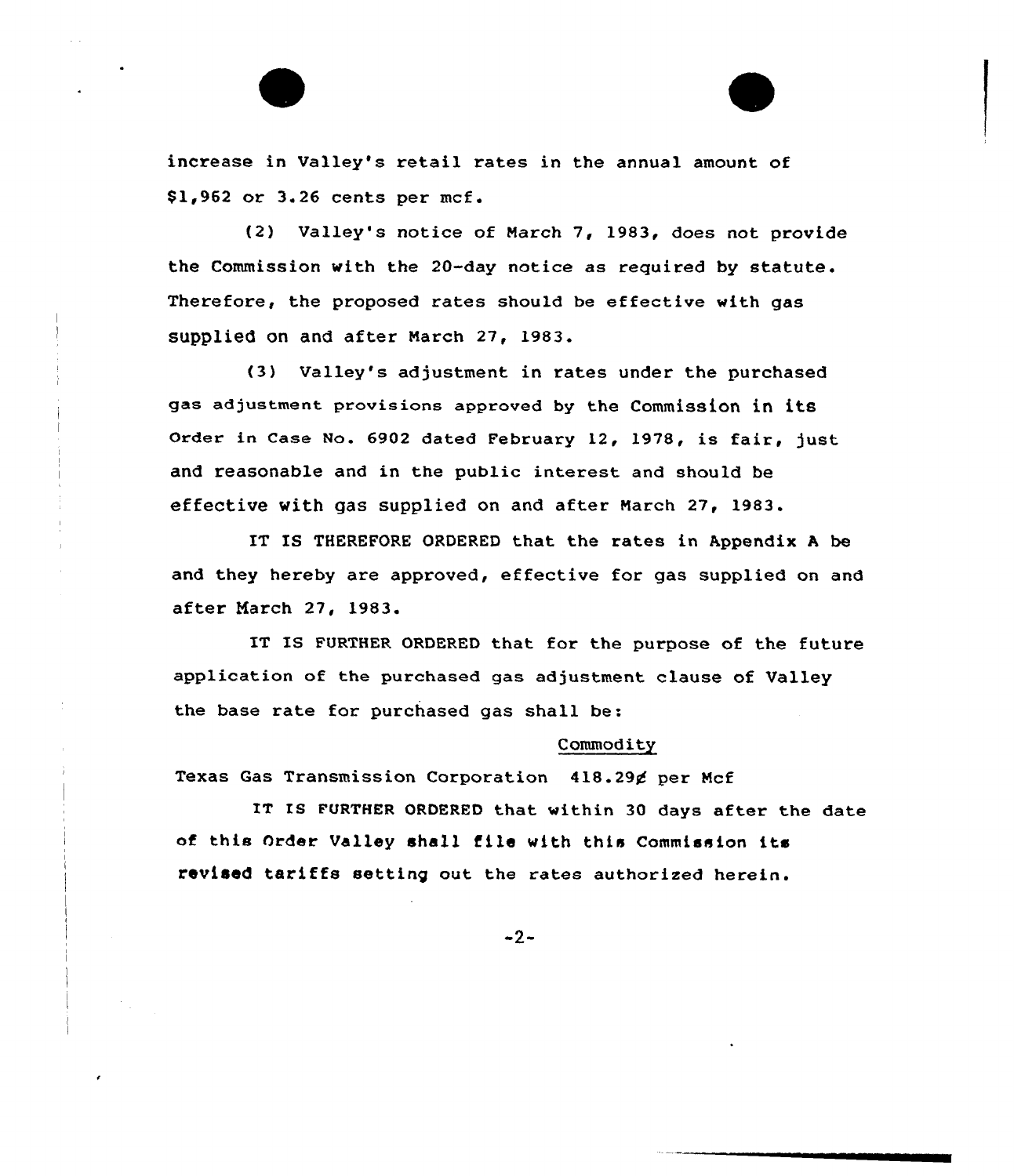



 $\bar{z}$ 

Done at Frankfort, Kentucky, this 28th day of March, 1983. PUBLIC SERVICE COMMISSION

Vice Chairman Z

**Commissione** 

ATTEST:

**Secretary**